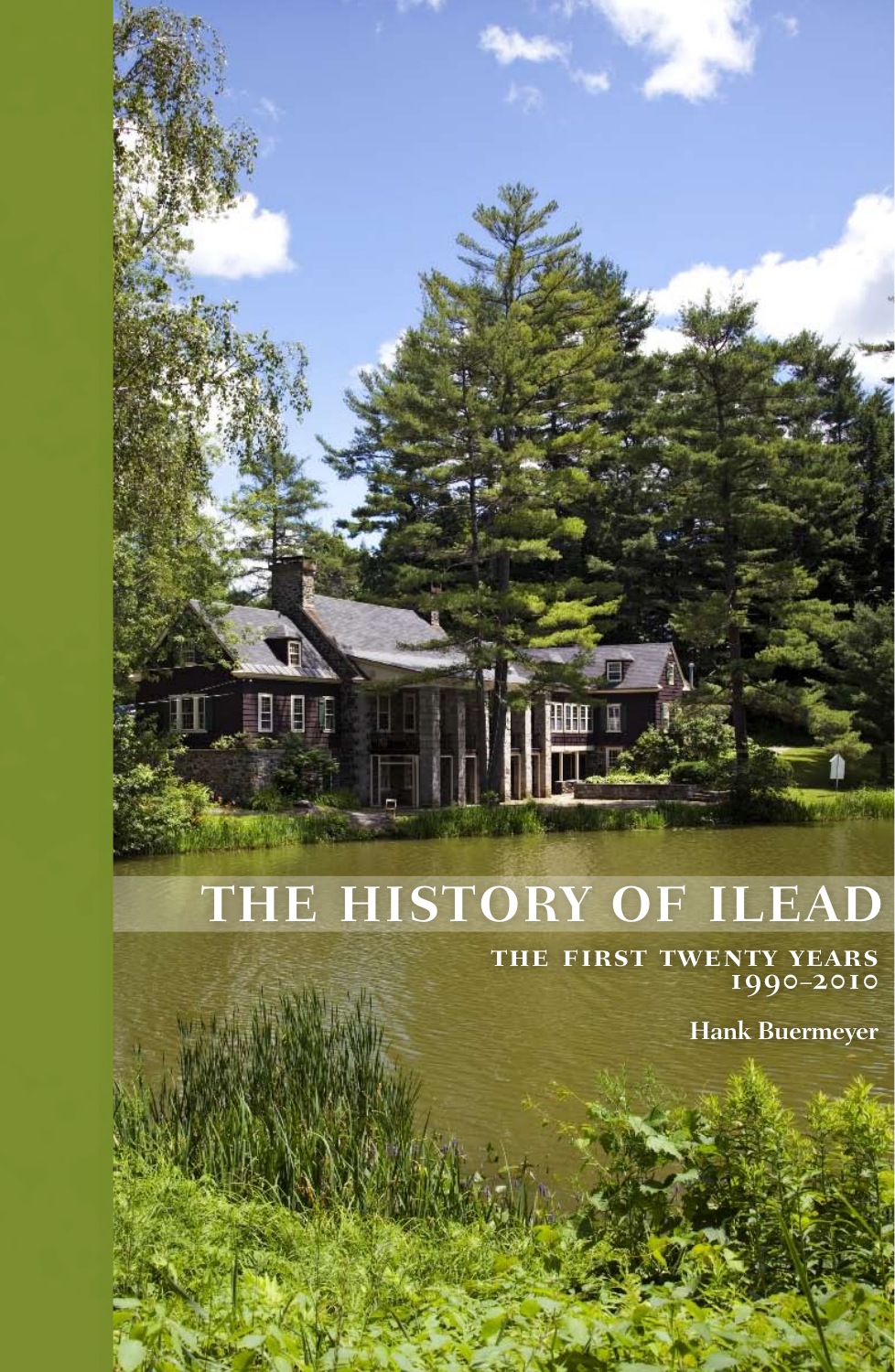*Keeping one's mind limber and strong is the key to a rewarding life. . . . Lifelong learning is absolutely essential for a meaningful life. —President Emeritus John G. Kemeny* 1991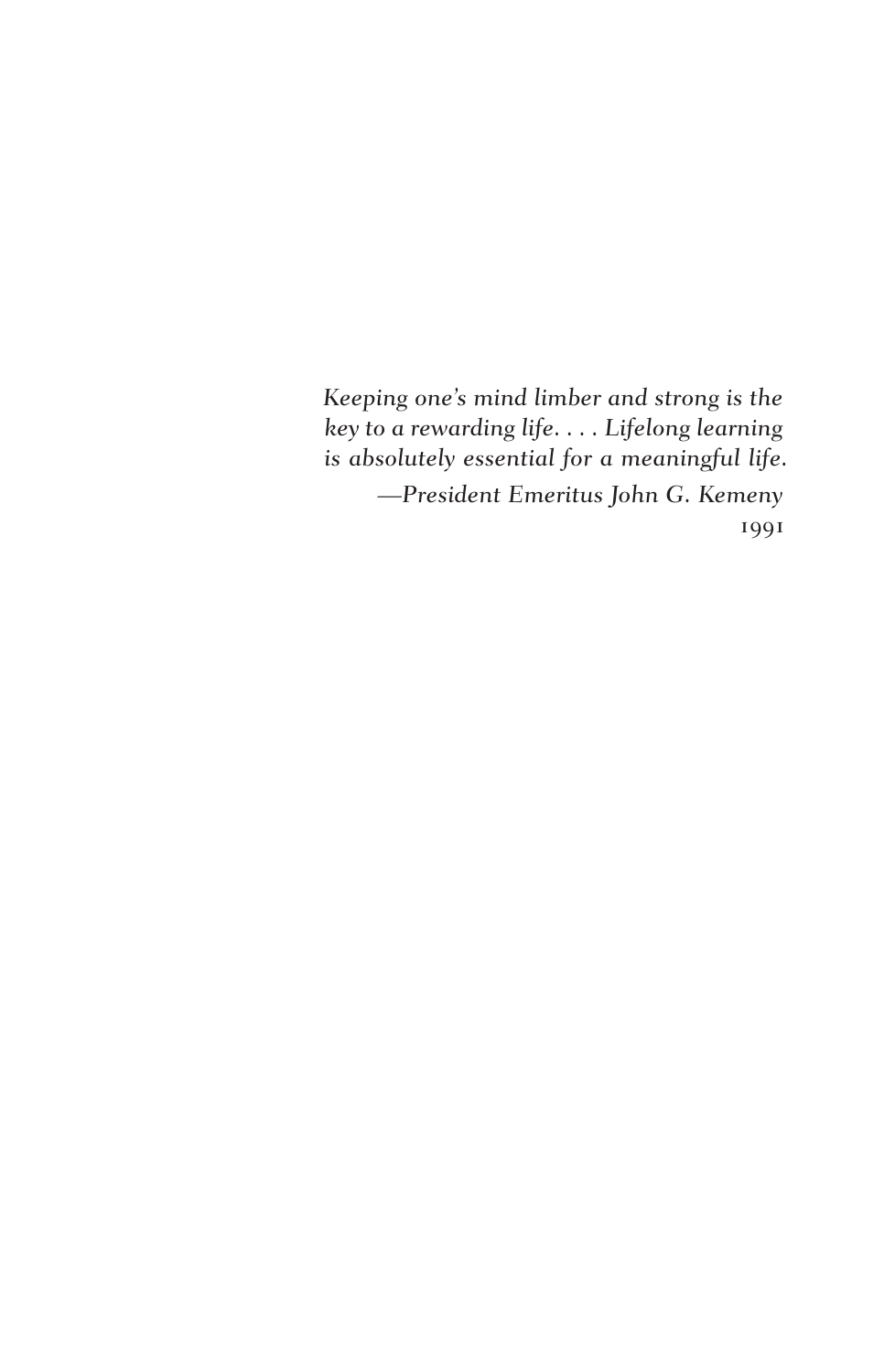

THE PRESIDENT

September 10, 2010

To the officers and members of the Institute for Lifelong Education at Dartmouth,

Congratulations on your first "score" - twenty years of promoting learning in the Upper Valley through the study of topics suggested and led by members.

You have much to celebrate. From 38 founding members in November 1990 and a pilot program of five courses in the Spring of 1991, you have grown to more than 1,450 members. Altogether over the years, 25,724 members have taken more than 1,500 courses. This remarkable growth is a great testament to the vision and hard work of the founders and the officers who have succeeded them in guiding ILEAD.

The success of ILEAD is also a testament to its members. Whether Upper Valley natives or transplants from the four corners of the globe, they are bound by the desire to learn, and understand that there are no bounds to learning. From infancy, they have been taught and have taught others. The give-and-take of ILEAD courses broadens their perspectives and keeps their intellects sharp.

The message of ILEAD is that we live and we learn, and the two are indivisible. May that message be heard well into the future.

Warmly,



## **THE HISTORY OF ILEAD**

#### **the first twenty years**

1990**–**2010

Hank Buermeyer



**Institute for Lifelong Education at Dartmouth**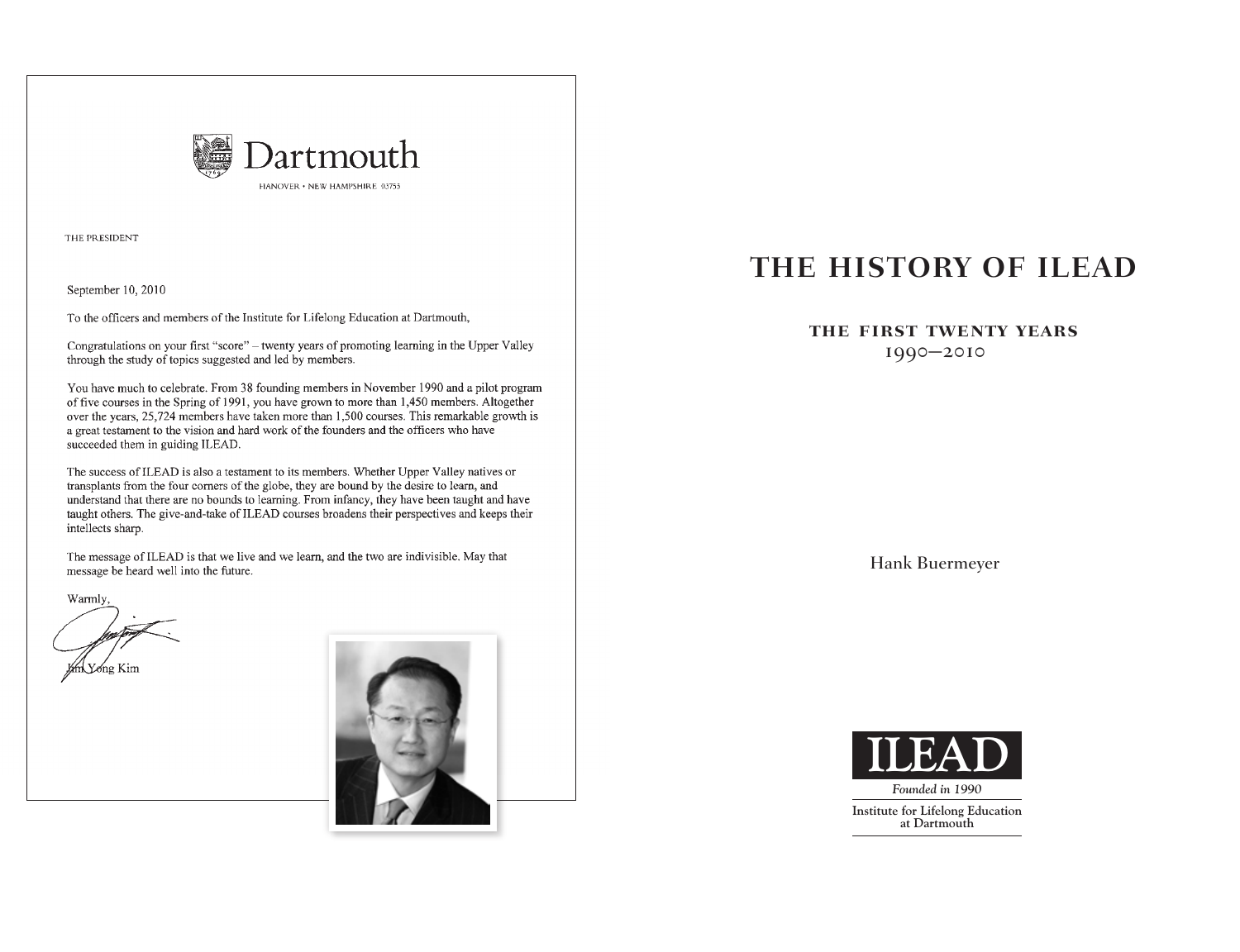#### **Contents**

| Letter from President Jim Yong Kim               | ii            |
|--------------------------------------------------|---------------|
| The Founding                                     | T             |
| The Sparkplug                                    | $\mathbf{2}$  |
| The Harvard/Five-Colleges Visits                 | 3             |
| The Founders                                     | 5             |
| The Pilot Program                                | 6             |
| The Early Years                                  | 8             |
| Our Study Leaders: "The Heart and Soul of ILEAD" | 8             |
| <b>Annual Meetings</b>                           | IO            |
| The Thomas B. Campion Award                      | <b>TO</b>     |
| <b>Study and Travel Abroad Courses</b>           | H             |
| <b>Special Events</b>                            | 12            |
| <b>Special Lecture Opportunities</b>             | 13            |
| The Summer Lectures Series Program               | 14            |
| <b>Additional Venues</b>                         | 15            |
| The Future                                       | 15            |
| New Leadership Governance                        | 18            |
| The Front Office                                 | 18            |
| Photos                                           | follow page 8 |
| About ILEAD                                      | 20            |
| Acknowledgments                                  | 2I            |

*v*

Copyright © 2010 Institute for Lifelong Education at Dartmouth All rights reserved.

Institute for Lifelong Education at Dartmouth 10 Hilton Field Road Hanover, New Hampshire 03755-1413 http://www.dartmouth.edu/~ilead/ 603-646-0154

Front and back cover photographs of the Dartmouth Outing Club by Joseph Mehling '69. Copyright © 2010 The Trustees of Dartmouth College

Color photographs by Hank Buermeyer unless otherwise credited.

Black and white photographs by Stuart Bratesman '75, Dartmouth College Library, unless otherwise credited.

Photograph of Dartmouth College President Jim Yong Kim, page ii, copyright © 2005 WHO/P. Virot

design and production :: jenna dixon :: j@djinna.com

Printed in the United States of America 1st printing, September 2010

6 5 4 3 2 1 10 11 12 13 14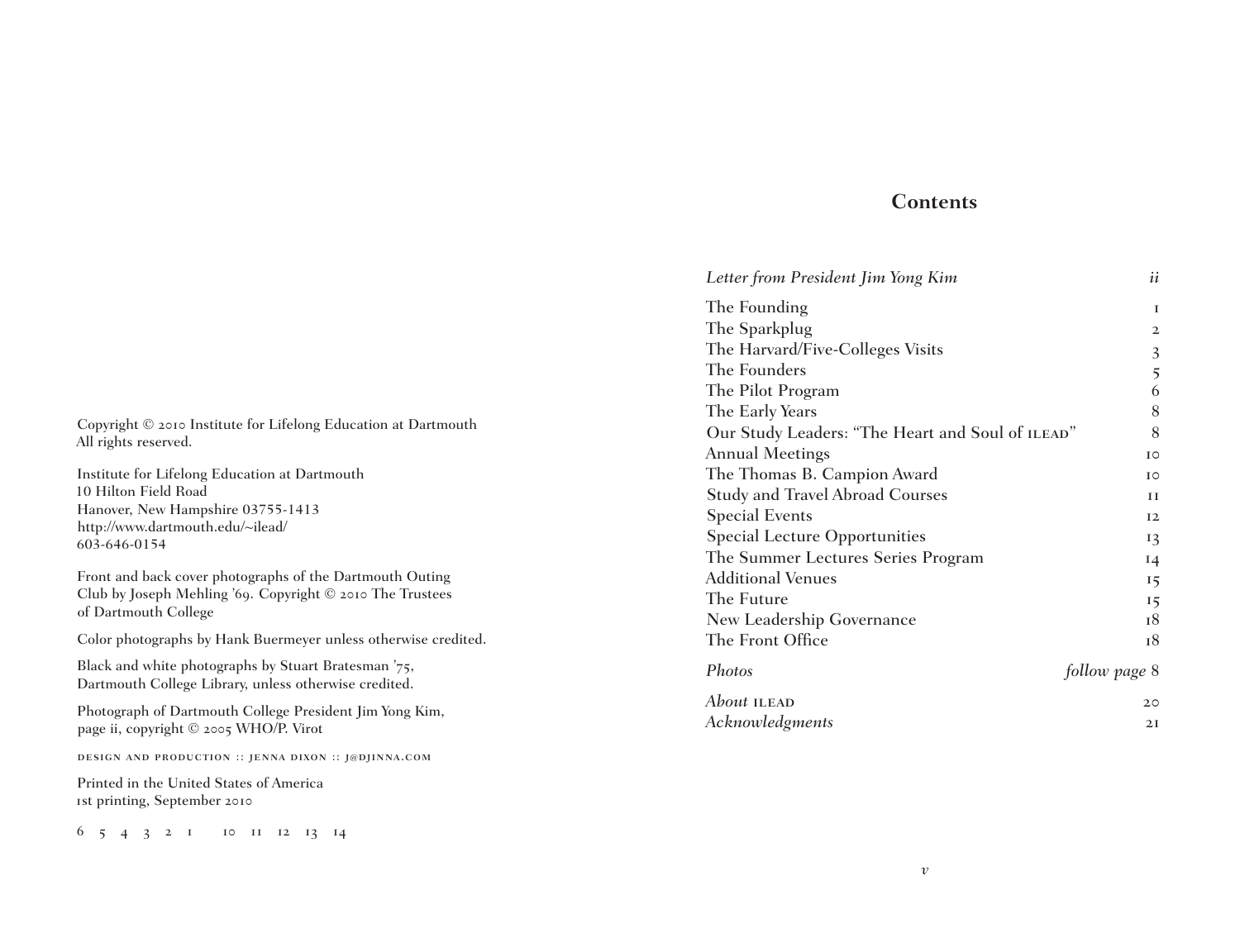#### **The Founding**

During the fall of 1990 the Founders of the Institute for Life-long Education at Dartmouth (ilead) began to envision a new, permanent, non-credit, continuing education program on the Dartmouth College campus.

ILEAD was established to be sponsored by Dartmouth and linked to the College through its Department of Continuing Education & Conferences. While many members might have Dartmouth connections, the Institute's goal was that for many other neighbors ilead would become their own "Dartmouth connection."

An early ILEAD press release stated that the acronym ILEAD "should be pronounced like Homer's ILIAD," intended "to suggest adventures of the mind." Another variation of how the acronym "ILEAD" came into being was revealed during a recent interview with founding member Mid Davison. She said that a founding member had once suggested that the program be called "I Lead." Another founding member suggested combining these two words into one word. Steve Calvert, director of Continuing Education and Conferences at Dartmouth in 1989, remembers "making it up one night early on, influenced in part by then-Council member and longtime Hanover High School history teacher, John Lincoln."

The Institute's idea came from more than 150 such institutes at other colleges and universities, a movement begun in 1962 at the New School for Social Research in New York City. It was designed to be member-run through a Council that established ILEAD's charter with Dartmouth and to oversee operations from membership and special or social events to the all-important curriculum and study groups.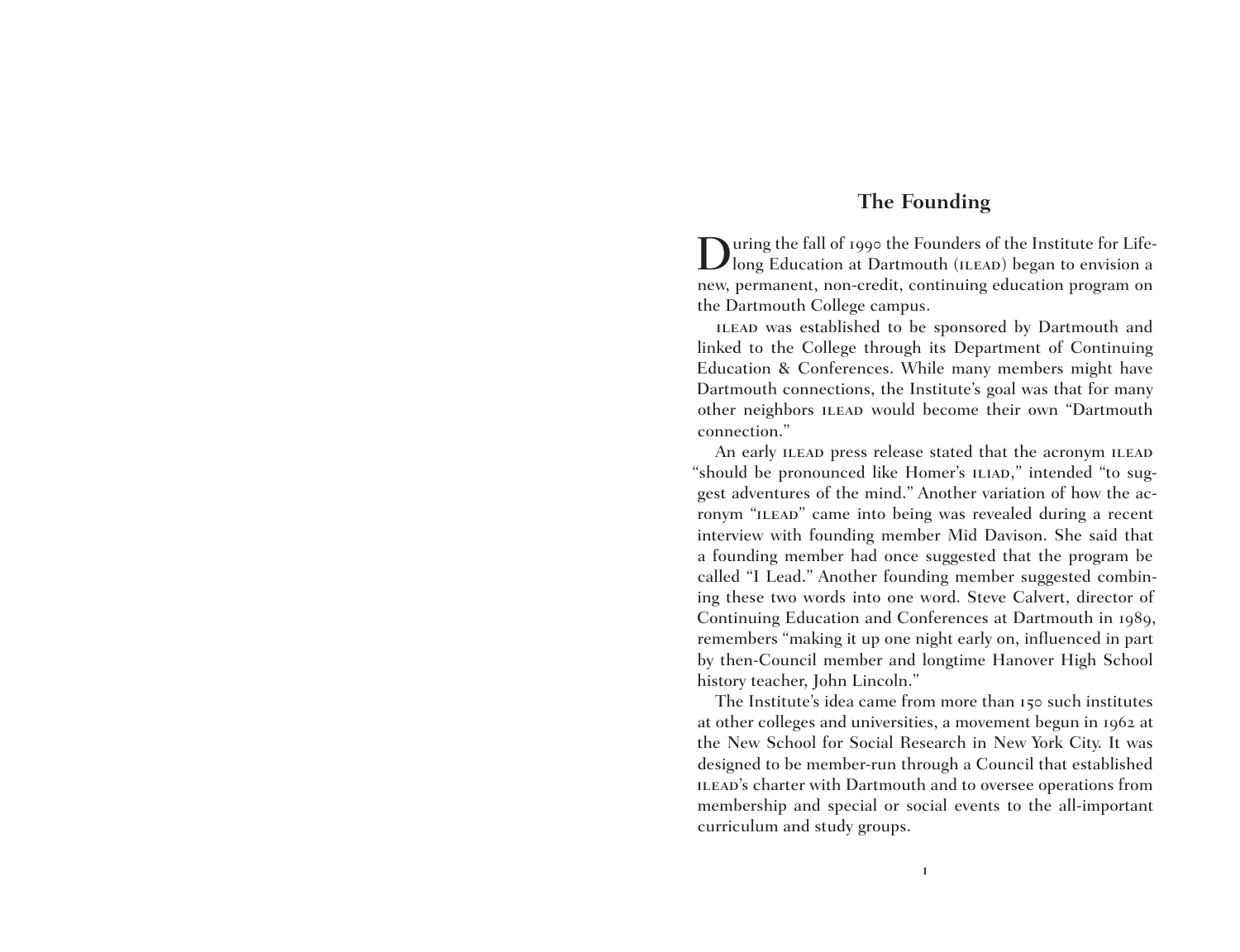## **The Sparkplug**

A number of founders have described Steve Calvert as "the sparkplug" that brought ILEAD into existence.

On August 12, 1989, Calvert submitted a written proposal to John Strohbehn, then Dartmouth's Provost, "to open the 'Dartmouth Community for Lifelong Learning.'" He noted that there were many institutes for learning in retirement (ILRS) nationally, each unique and many employing unique names. ILRS, he wrote, were member-run, peer-learning educational organizations affiliated with and aided by sponsoring colleges and universities.

Calvert explained how an ILR would benefit its members, the College, and the community. Specifically, he said, members would benefit from its intellectual needs, access to special academic and social events for members only, and access to other college activities and the facilities of Baker Library. Dartmouth would benefit from the enrichment of the campus academic and social environment by highly educated, motivated adult learners, and a devoted audience for public lectures and arts events.

According to Calvert, his office had been overwhelmed by requests from a growing number of retirees, many of them Dartmouth alumni, who wanted to audit Dartmouth undergraduate courses. In discussing his ideas with others, Calvert spoke with New London, New Hampshire, resident Bill Meckley, who was so determined to take courses as an adult that he commuted from New London to Harvard's ILR. "Bill quickly became an invaluable member of the early planning group," said Calvert, "the only one with direct experience with an ILR."

Calvert set about sending personalized letters to a number of persons in the Upper Valley, many of whom also had ties to Dartmouth, to ask them to consider volunteering their time and energy to become "founders" of ILEAD.

Once his proposal was approved, ILEAD was established by Calvert and a small group of co-founders in the fall of 1990. Calvert said that he "snooped behind the scenes" to recruit a temporary leader of this planning group. "Nardi Campion had been a stalwart participant in my 'alumni continuing education' programs," he continued, "and when I called her for counsel she told me that her husband, Tom, needed something like ILEAD. He had recently retired from his job as inaugural director of Dartmouth's Parents Fund," said Calvert. "Tom, with a Harvard degree, had been a significant media man in his first career, and I thought he probably knew about his own alma mater's ILR. Nardi invited me to their condo one evening and at one point she told Tom that I wasn't leaving until Tom said 'Yes.'"

Although he was not a founder of ILEAD, J. Michael McGean, former secretary of the College, played an important role in establishing the organization. Mike's sound counsel, his innovative mind, and his strong belief in the value of continuing adult education at Dartmouth inspired the founders to accomplish what they did. It's doubtful that without his support, ILEAD would be the remarkable program it is today.

## **The Harvard/Five-Colleges Visits**

In December 1990, some ILEAD Founders visited Harvard's Institute for Learning in Retirement (HILR); another group visited the "5-College" group (called "5CLIR" for "5-College Learning in Retirement" consisting of University of Massachusetts-Amherst, Smith College, Holyoke College, Hampshire College, and Amherst College).

Those making the trip to 5CLIR included Steve Crary, Don Sission, Mid Davison, Steve Calvert, and Bill Meckley. Those making the trip to Harvard included Tom Campion, Bill Durant, John Scotford, and Steve Calvert.

Calvert described the Harvard program, with forty fall term study groups in place and nearly 400 participants, as impres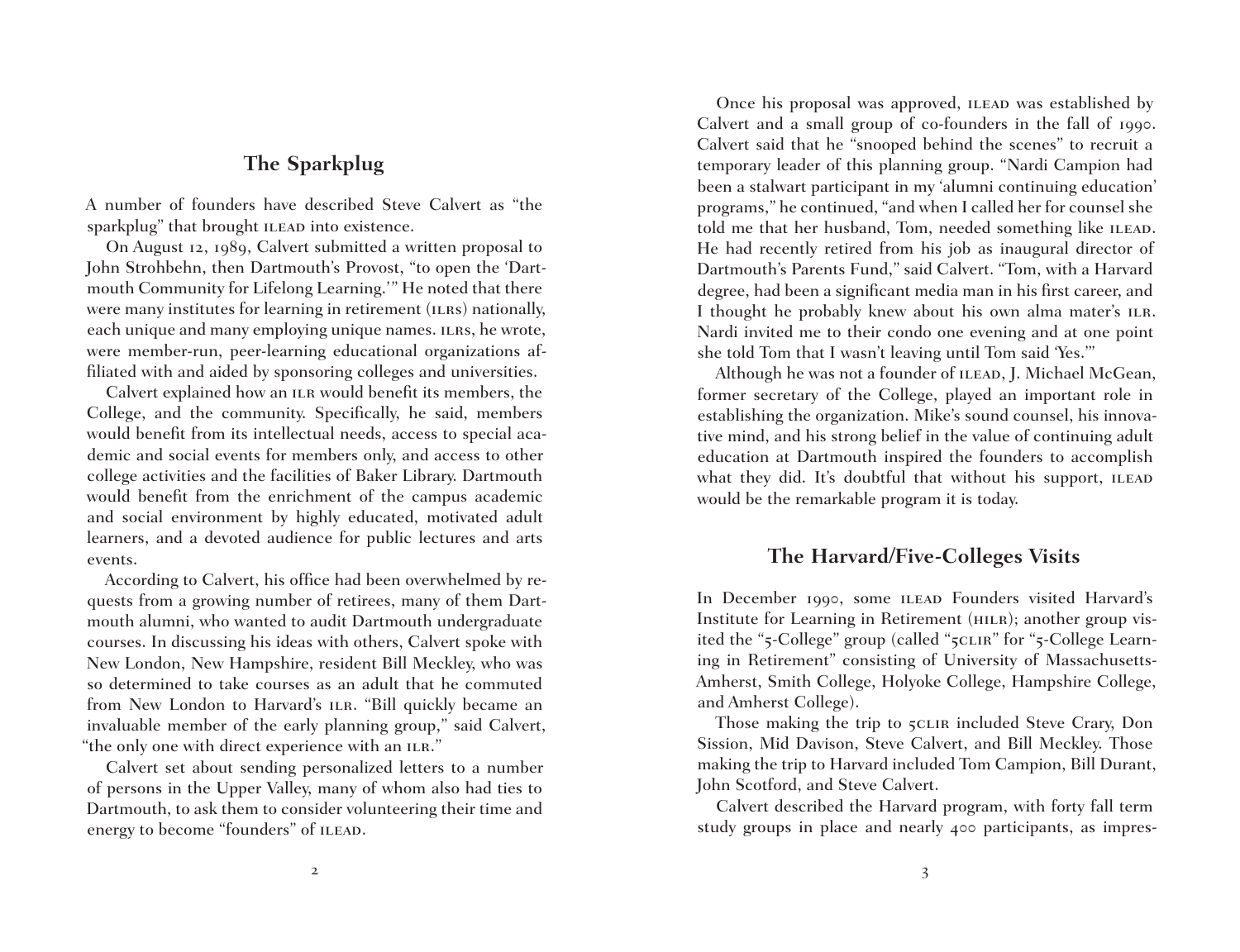sive. But the consensus of the group was that HILR was far less egalitarian than what the ILEAD founders had in mind. "They had a nasty habit of turning down applicants for admission," he recalled. On the other hand, the 5CLIR format, while much more relaxed and inclusive, appeared to emphasize "How To" courses, something that the founders did not think appropriate for ILEAD.

In his report on these visits, Calvert wrote, "You are clearly on your way to a successful institute. It is a great pleasure—and very exciting—to be working with you all!"

In 1990 the Planning/Steering Council officially recognized Tom Campion as chair and Bill Meckley as his chief assistant. The Planning/Steering Council also created several committees to facilitate the implementation of ILEAD. Don Sisson was appointed chair of the Organization/Finance Committee. Wayne Broehl took charge of the Curriculum Committee. Pauline Field and Molly Scheu were appointed co-chairs of the Membership/ Marketing Committee. John Scotford designed an ILEAD logo.

Calvert was charged with drafting the ILEAD charter. Bill Meckley, Midge Crooker, and Bill Durant drafted ILEAD's first set of by-laws. The preliminary budget was created by Don Sisson and Mid Davison with Calvert's help.

ILEAD has been a self-sustaining Dartmouth entity, and during its first eight years accumulated a surplus of approximately \$110,000 which was put to use remodeling the Dartmouth Outing Club House. It is now ILEAD's headquarters.

Since its founding, ILEAD has helped to organize other Institutes for Learning in Retirement (ILRS) from Colby Sawyer College in New Hampshire to Carnegie Mellon University in Pennsylvania, and ILEAD leaders have attended national and regional conferences to serve its membership better.

ILEAD is currently one of the largest peer-led lifelong continuing education programs in the United States. Since 1991, ilead has offered more than 1,500 courses attended by almost 26,000 participants.

Calvert also started the Academy for Lifelong Learning (ALL) at Carnegie Mellon. "I asked Mid Davison, then president of ILEAD, to fly to Pittsburgh to meet with an early planning council there. Mid inspired them to create what has become another of the largest ILRs in the United States."

Some of Calvert's favorite memories regarding the founding of ILEAD include recruiting John G. Kemeny as the keynote speaker for the first public sign-up meeting of ILEAD at the Briggs Opera House in White River Junction, and the night Nardi Campion invited him to "gang up" on Tom and convince him to serve as ILEAD's first chair.

Calvert's wish for the future of ILEAD is that all adults who love Dartmouth will have the pleasure of taking at least one ilead course in their lifetimes and if they get hooked that they *teach* one ILEAD course in their lifetimes.

Many of the original ILEAD concepts and course offerings remain in place. Study groups continue to operate in the range of six to twenty members per class seminar with courses conceived and coordinated by members who volunteer as study leaders. Classes typically meet once a week for two or more hours with enrollments determined for each offering by a study leader.

## **The Founders**

According to ILEAD archives, the thirty-eight ILEAD Founders, together with the committees on which they served, were:

#### **Organization/Finance Committee**

Mildred "Mid" Davison and Bill Durant, vice-chairs; Midge and Bill Crooker, Joseph Quattrone, Bob MacMillen, and Louise and Robert Wickware.

#### **Membership/Promotion Committee**

Pauline Field and Molly Scheu, co-chairs; Huntly Allison, Marilyn Breed, Hjordis and Vernon Ingersoll, Clifford Jordan,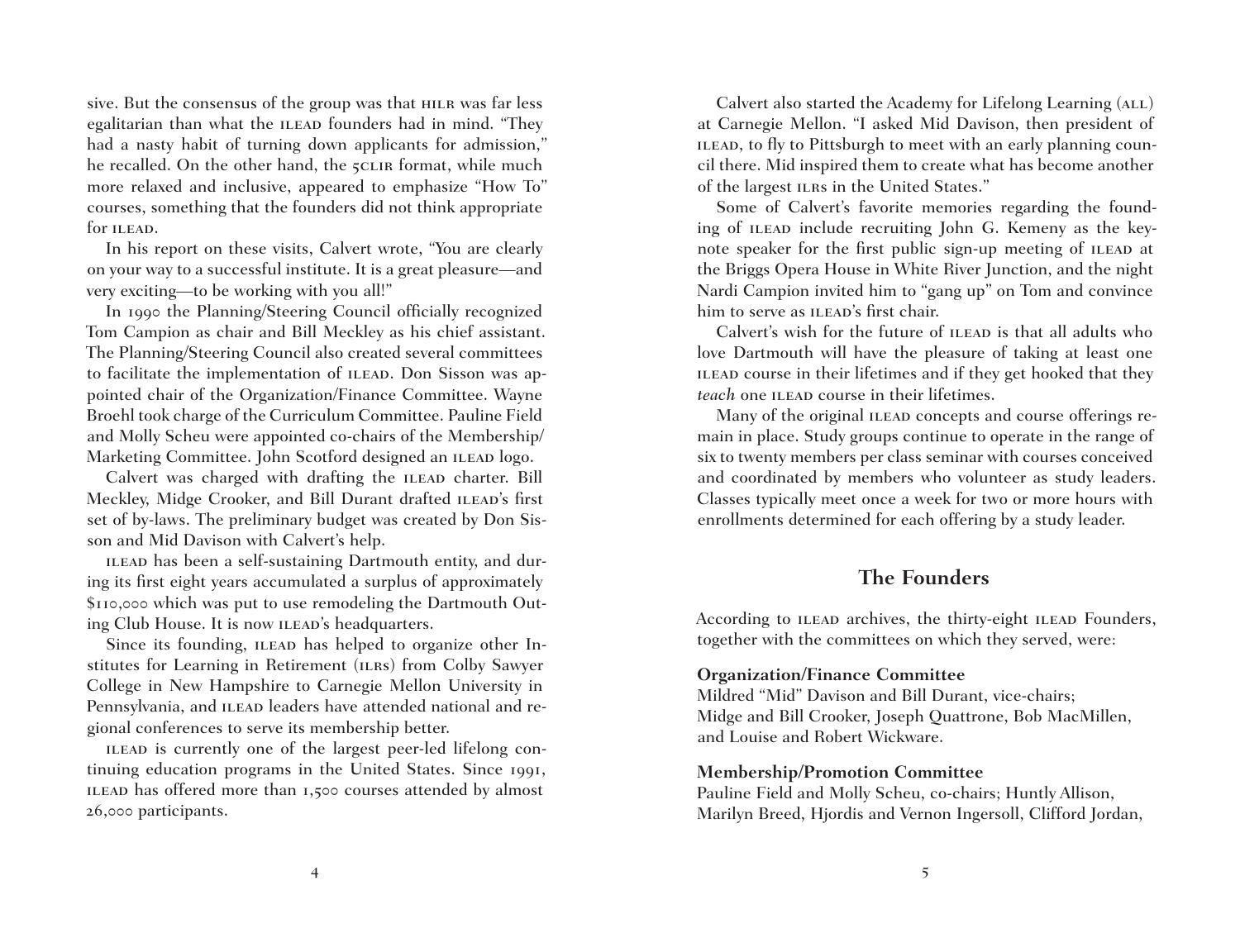Virginia Lane, Willmott "Bin" Lewis, Mike McGean, Joanna McMillan, Crosbie MacMillen, Mary and Nick Sandoe, John Scotford, and Lester Smith.

#### **Curriculum Committee**

Wayne Broehl and Ginia Allison, co-chairs; Tom Almy, Jean Broehl, Colin Campbell, Tom Campion (ILEAD chair), Steve Crary, Bill Davison, Charles Dudley, Sancha and Dale Garvey, John Lincoln, Bill Meckley (Assistant to ILEAD chair), and Bob Peet.

#### **The Pilot Program**

The Founders of ILEAD began developing an "experimental Pilot Program" in the fall of 1990. The first courses were offered in the spring of 1991 when five experimental "pilot programs," consisting of five study groups of five weekly sessions, were offered. Each pilot program course cost \$25. They were sold out in short order.

The pilot program offerings, and their Study Group Leaders, were:

"Hawthorne's *The Scarlet Letter* and Shorter Works," led by Tom Campion, and assisted by Noel Perrin, Don Pease, and Bill Spengemann "Myth," led by Ginia Allison "Great Decisions," led by Dale Garvey "Health Care in the United States," led by Tom Almy "Homer's Odyssey," led by John Lincoln

The *Valley News* published an article about the pilot program on May 24, 1991. It reported that these classes were meeting once daily on a different day of the week in Room 234 of Dartmouth's Baker Library. Regarding Garvey's "Great Decisions" (involving "heated debates" about the Middle East, the future of euros, and foreign aid), Hanover resident Barbara Morin asked, "In what side in all this should we support? Do we want to promote peace in this part of the world, or do we want more war and destruction in Eastern Europe?"

"And with this question," the article read, "The students most of them retired, well-informed, and very interested—are off and running. Discussion leader Garvey leans back and doesn't say much. By opening the door to free-wheeling discussion he has done his job, which was to work himself out of a job. Just as Garvey wants the course's leadership to come from his students, Calvert wants the program's leadership to come from the community members who enroll in it."

The initial courses were so successful that it was decided to organize officially. With the encouragement and endorsement of President Freedman, ILEAD was established as an auxiliary department of Dartmouth under the general oversight of the Office of the Provost.

On April 15, 1991, a "convocation" formally marking the advent of the pilot program was held at the Montshire Museum to welcome Dartmouth President James O. Freedman and his keynote address. Following this the enrollees were provided with final guidance from the Study Group Leaders, refreshments, and the official signing of the ILEAD charter with Dartmouth.

On June 3 a reception opening ILEAD's first full year was held at the River City Arts Council Theatre (The Briggs Opera House) in White River Junction. John Kemeny, President Emeritus of Dartmouth College and a longtime friend of continuing education, gave the principal address. The course offerings for the 1991 fall term of ILEAD were announced after his address.

According to a *Valley News* story the following day, "John G. Kemeny, president emeritus of Dartmouth College, said keeping one's mind limber and strong is the key to a rewarding life. He was preaching to the converted. They listened attentively as he likened his academic career to a series of courses supplementing those he took to earn his doctorate in mathematics from Princeton University. Lifelong learning is absolutely essential for a meaningful life."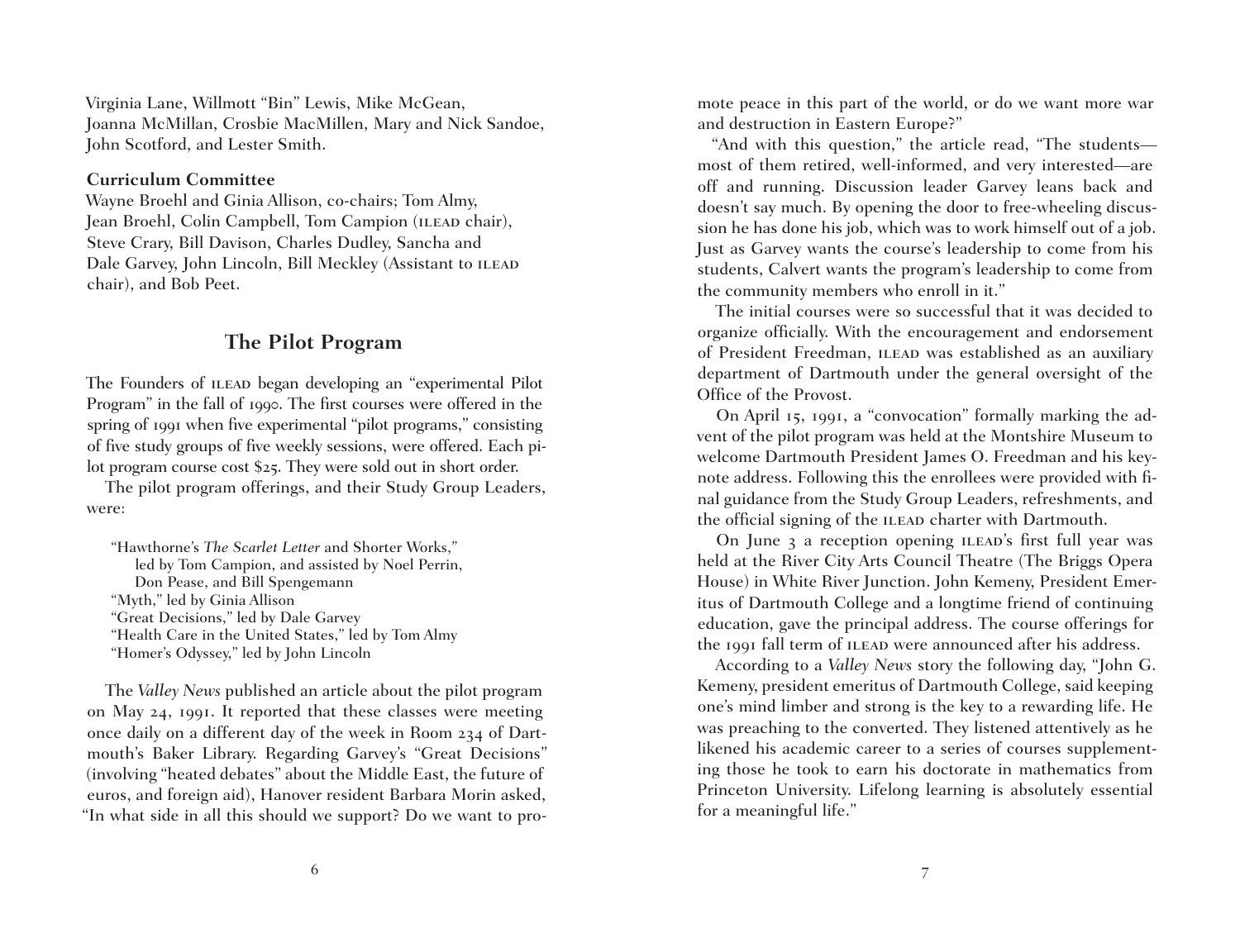#### **The Early Years**

ilead was given a "home," Parker House on Dartmouth's campus, and employed Beth Griffiths as a part-time secretary. The first academic year was 1991–92. At that time it was hoped that "way off in the future" ILEAD might reach 200 members. All expectations were soon exceeded. In 1993 the membership had grown to 583; by 1997 it was almost 900. By 2001 membership stood at 1,235, topping out in 2007 with 1,546. For the past three years the membership has leveled out at approximately 1,445 annually.

## **Our Study Leaders: "The Heart and Soul of ILEAD"**

Ann Hargraves, ILEAD's current president, has aptly described its study leaders as "the heart and soul of ILEAD." Simply put, no study leaders, no ILEAD. It comes as a complete surprise to new members that all study leaders are volunteers. They serve without compensation and love to teach. While some study leaders focus on the classics, others venture into what might be described as "intriguing" or "one-of-a-kind" courses based either on their backgrounds, their hobby, or just the willingness to share their knowledge and research on unique and creative topics.

Many course titles are intriguing—or seductive. "NATO 2.0; Reboot or Delete?" "How to Go to Hell," "Poisonings and Other Things," "Murder by Poison: A Dying Art," "American Submarine Espionage," "Illegal Immigrants—Criminals or Scapegoats?"

Included among the ranks of ILEAD's study leaders are distinguished retired faculty, retired scientists, physicians, artists, philosophers, attorneys, engineers, religious leaders, and a number



*Steve Calvert. A number of founders have described Steve Calvert as "the sparkplug" that brought*  ilead *into existence. This photograph shows him making introductory remarks during a convocation marking the advent of the pilot program held April* 15*,* 1991 *at the Montshire Museum.*



*Tom Campion, founding chair,*  ilead*'s first president and pilot program study leader.*



*Mid Davison, founding member, co-vice chair of the original Organization/Finance Committee, and* ilead*'s second president.*

ilead*'s original logo, created by founding member John R. Scotford, Jr.*



*Signing of the* ilead *Charter on April* 15*,*  1991*. (l-r) Steve Calvert, James O. Freedman, Tom Campion.*



*Ginia Allison, founding member, pilot program study leader and co-chair of* ilead*'s first curriculum committee, speaking at the*  1991 *convocation. "I was saying something about the remarkable partnership with Dartmouth College and the Provost's Office, which was incredibly helpful," she recalled.*



*Parker House, one of ILEAD's first "headquarters."*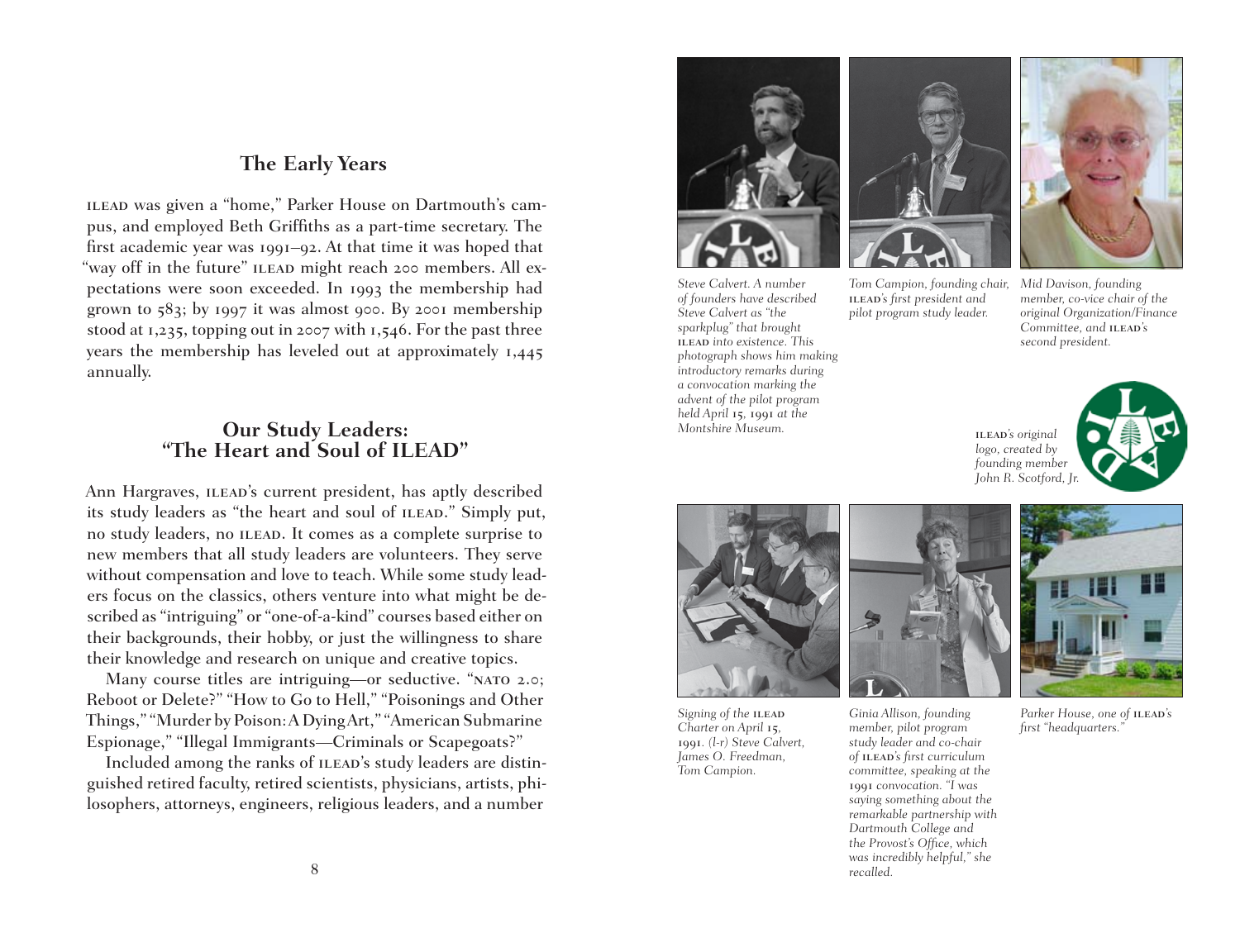

*John G. Kemeny, president emeritus of Dartmouth College, shown delivering his principal address on June* 3*,*  1991*, during a reception opening* ilead*'s first full year held at the River City Arts Council Theatre in White River Junction, Vermont.*



*Harrison Salisbury.* ilead *was honored to have The New York Times foreign correspondent and author speak at its first annual meeting in* 1991*.*  credit: *Dartmouth College website (Montgomery Fellows), ©* 2010 *Trustees of Dartmouth College.*

*Dr. C. Everett Koop, former U.S. Surgeon General, and presently the Senior Scholar of the C. Everett Koop Institute at Dartmouth College, was the speaker at* ilead*'s second annual meeting in* 1993*.*

> *Dartmouth President Jim Yong Kim presenting a special*  ilead *lecture on "Why We Can't Wait: Building a Science of Health Care Delivery" to an*   $e$ <sup>*enthusiastic* **ILEAD** *audience*</sup> *that nearly filled* 900 *seats in Spaulding Auditorium on April* 7, 2010*.* credit: *Joseph Mehling, '69, copyright © 2010 The Trustees of Dartmouth College.*



*Kenneth Cracknell, study leader, sharing his interfaith dialog on world religions, with an emphasis on Islam.* 



*Gene Stollerman, lecturer, special lecturer, and study leader.*



*Evva Larson, study leader, "How to Create an* ilead *Course."*



*Dartmouth College History Professor Emeritus Jere Daniell, special lecturer on New Hampshire history.*



*David Bisno, founder and*   $chi$ *indir of ILEAD's initial Summer Lecture Series Program, special lecturer, study leader with a focus on the U.S. Constitution, Bill of Rights, and Supreme Court.*



*Bob Hargraves, study leader, teaching "Energy Policy and Environmental Choices: Rethinking Nuclear Power."*



ilead *president Ann Hargraves presenting Thomas A. Blinkhorn with the Thomas B. Campion Award during the* 2009 *annual*   $meeting.$  *cREDIT: Emily Jones.* 



*Rabbi Alan Fuchs, study leader. One of his courses was called "A Time to Live and a Time to Die: The Book of Ecclesiastes."*



*Chica Maynard and Roger Smith, study leaders. This photograph was taken in April* 2009 *during Chica's last offering of "Murder by Poison: A Dying Art."*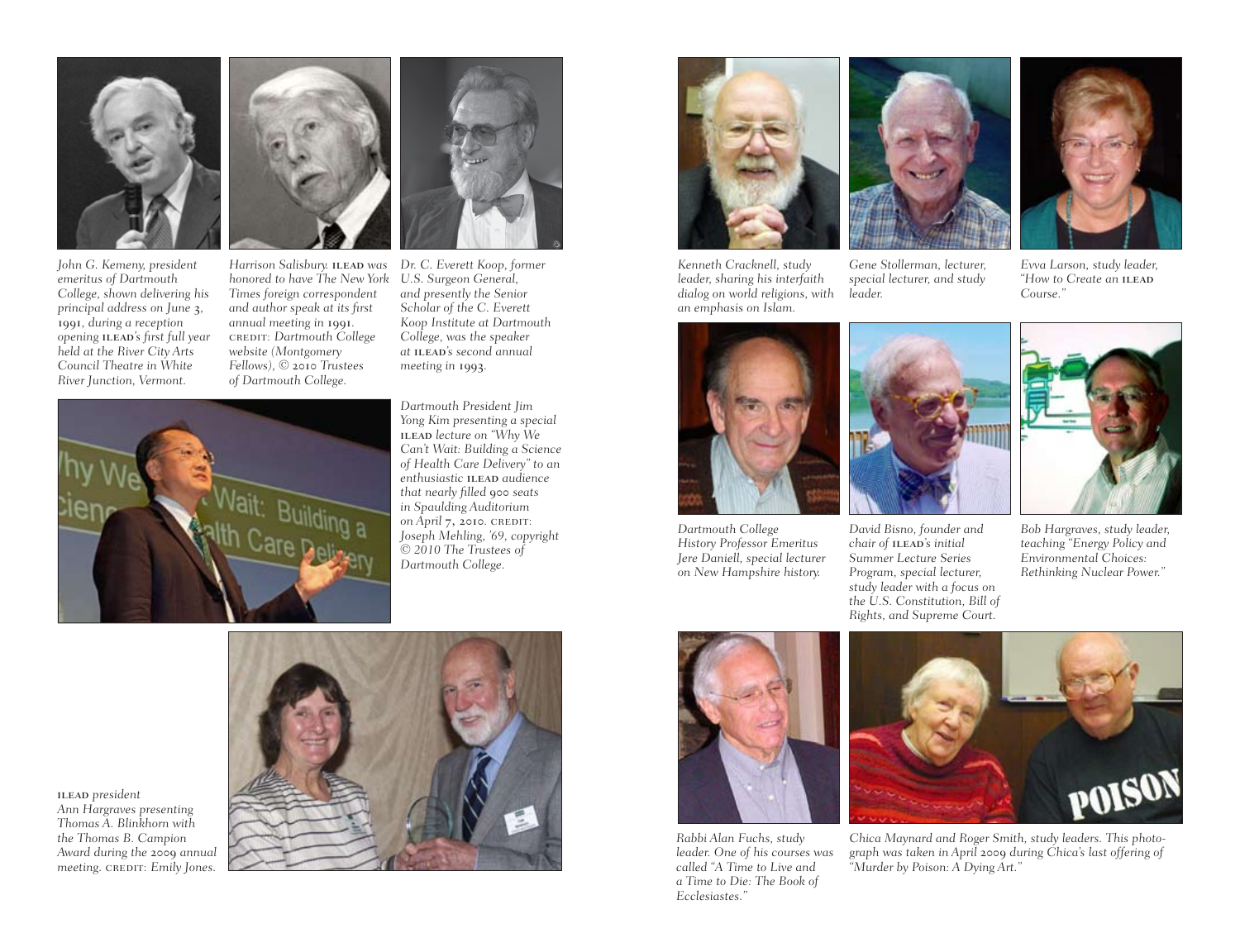





*Members of the September*  2007 ilead *study/travel trip to Russia pose for a group photograph in front of the gate to Saint Catherine's Palace in Pushkin.* credit: *Emily Jones.*



*Bruce Macdonald and Hedayat Amin-Arsala, Afghanistan's senior minister to President Hamid Karzai, pose for a photograph at the conclusion of Amin-Arsala's 2010 ILEAD Summer Lecture Series lecture entitled "My Country; My Concerns: My Vision."*



*The Front Office Staff. Lisa King and Jill Newcity pose for a photograph during*  ilead*'s* 19*th annual meeting at the Lake Morey Inn & Resort, Fairlee, Vermont, on May* 25*,* 2010*.*

of highly qualified men and women with a broad background in the liberal arts.

In 2007, realizing the need for new study leaders, ILEAD member Evva Larson created a course entitled, "How to Create an ILEAD Course." She explained that the course grew out of a study leader's support committee chaired by Diane Crowley. The first offering enrolled twenty-five students who, in Evva's words, participated "in a two-day blitz. We decided that there was too much information for people to absorb in that short period of time," she said of this first class. Subsequent classes have run for four to six weeks depending on the number of enrollees.

Thus far, fifty-three students have completed this course, cochaired in part by Banisa Erica St. Damian and Susan Cohen. "One year we actually got nineteen new courses out of a class of twelve students," Larson said.

A number of study leaders responded to an ILEAD survey in 2009 touching on the question, "What motivated you to teach, and how much preparation time was involved for a course?"

Ginia Allison, a study leader for the pilot program, replied that she loved and led the course on mythology because it was a subject she knew and loved. Joe Medlicott said that he usually spends three or more hours of preparation for every hour in the classroom. "Teaching is one of the greatest joys of my life," he said. And Bob Koester noted, "If you really want to learn a subject, teach it. Each course required substantial preparation time, mainly because it was also a learning experience for me."

Providing new and tantalizing courses for ILEAD's everincreasing membership requires an equally corresponding challenge to the Curriculum Committee. Forty-two study leaders were required for the 1993–1994 academic year, but by 2006 this number had risen to ninety-eight. For each of the past two academic years ILEAD has been fortunate to have one hundred eighteen study leaders volunteer their services, and many of these study leaders teach more than one course each academic year.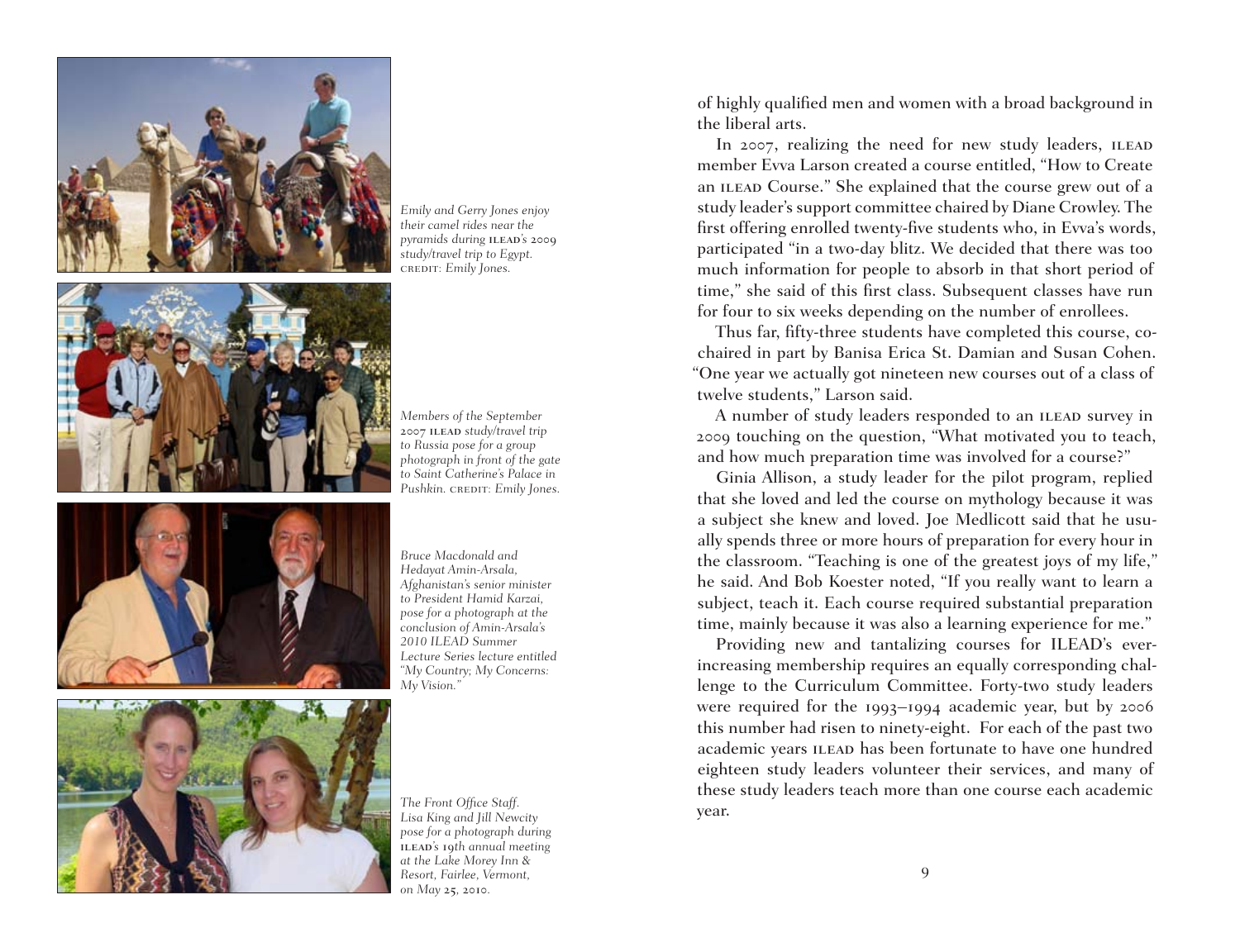#### **Annual Meetings**

One of the highlights of every annual meeting has been a presentation by a distinguished guest speaker. ILEAD was honored to have *The New York Times* foreign correspondent and distinguished author, Harrison Salisbury, speak at its first annual meeting on November 25, 1991. Salisbury's topic was "Russia: Democracy or Disaster?"

On May 11, 1993, during ilead's second annual meeting, guest speaker C. Everett Koop, M.D., Senior Scholar of the C. Everett Koop Institute at Dartmouth College, spoke on "Guiding the Revolution in Medical Education." These two guests provided a benchmark for future speakers.

#### **The Thomas B. Campion Award**

A highlight of all annual meetings since 2002 has been the presentation of the Thomas B. Campion Award, an honor created by the Executive Council for Exceptional Service in honor of ILEAD's Founding Chair and its first president.

The first of these awards was presented during ILEAD's annual meeting on May 16, 2002. Nardi Reeder Campion, Tom's widow, was presented an honorary award in memory of her husband, ILEAD's primary founder and first president. The inscription on this award reads:

ilead prospers thanks to the generous efforts of every Study Leader and Committee Member, and to the enthusiastic participation of the members at large. Sometimes individuals exceed this high standard by giving outstanding good service.

To honor them for their contribution to ILEAD, the Executive Council has established the Thomas B. Campion Award for Exceptional Service. As ILEAD's primary Founder and first President, Tom led the way for all of us with his optimism, wise guidance and deep devotion to lifelong learning.

All subsequent awards have been inscribed "For Exceptional Service."

The recipients that first year were: Ginia Allison, Bill Anderson, David Bisno, Wayne Broehl, Steve Calvert, Miriam Carreker, Mid Davison, Pauline Field, Lisa King, John Lincoln, and Joe Medlicott.

Subsequent awards have been presented to Bob Field, Warren Goldburgh, and Betsy Magill (2003); Marion Best and Dick Steele (2004); Hershner Cross and Thomas H. Simon (2005); Pam Ahlen and Anthony "Tim" Thacher (2006); Bruce Macdonald and Patricia S. Norton (2007); Diane Crowley and Chica Maynard (2008); and Thomas A. Blinkhorn and Evva M. Larson (2009). The 2010 award winners were Mary Ann Holbrook and Townsend Swayze.

## **Study and Travel Abroad Courses**

Bill Anderson led a study group in the fall of 1994 on Venice, with a follow-on overseas course the following year for those interested arranged with Trinity College's Italy program. This prototype overseas study travel program was designed and arranged by ILEAD members in hopes of avoiding the time constraints and irregularities experienced by enrolling in travel opportunities offered by outside travel agencies.

In 1994, ILEAD offered two significant departures from its usual classroom studies. The first was cooperation with the Elderhostel Institute Network by organizing and hosting a weekend study of Native Americans of New England. Sixty participants from thirteen ILEAD-like institutes across the country came to the Dartmouth campus on August 20–22 to hear lectures by Dartmouth Professor of New England History Jere Daniell, Visiting Professor and Native American Specialist Colin Calloway, and Jean Brink, a member of the Abenaki Tribe.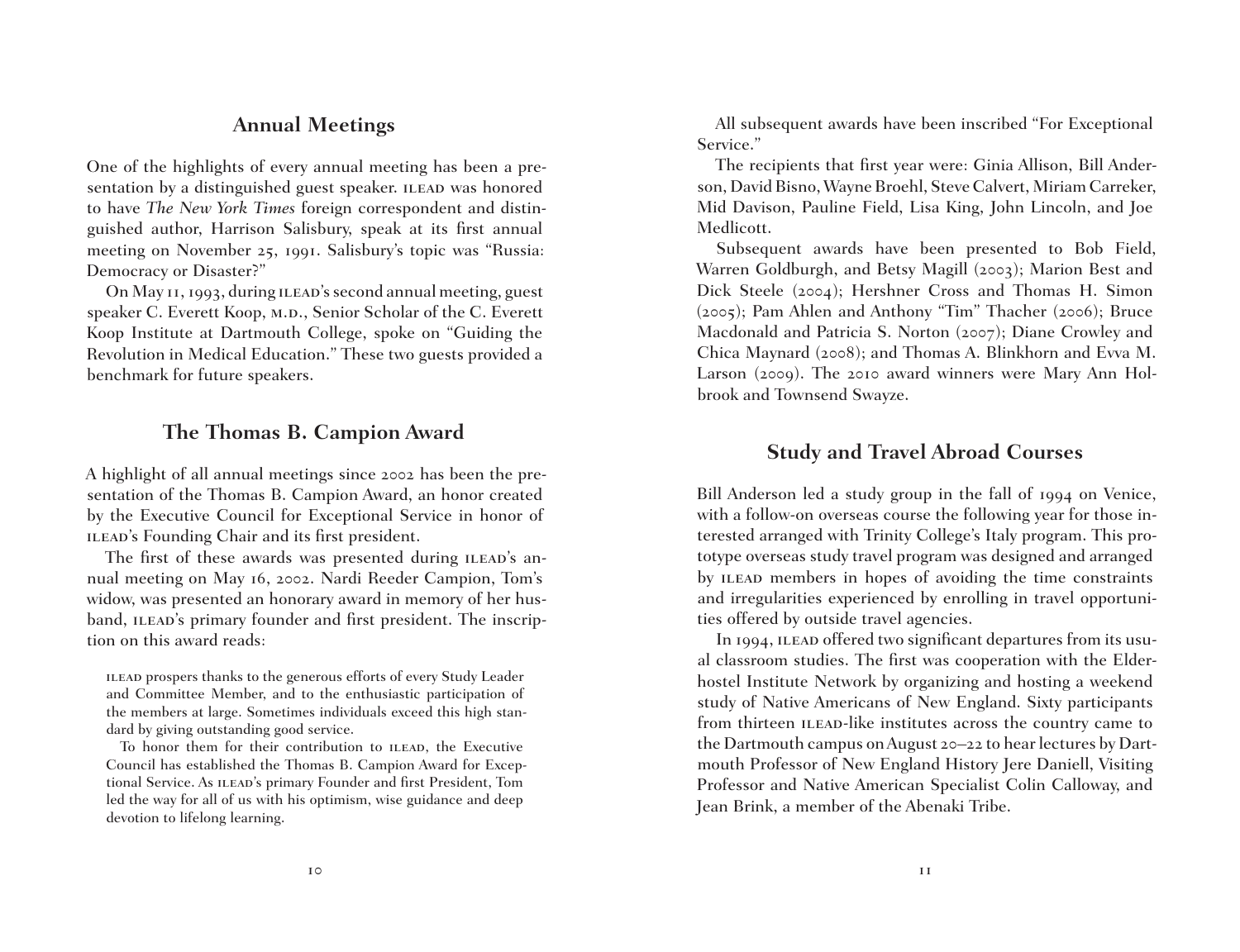Another early departure from classroom studies involved hosting members of an ILEAD-like organization in England who were interested in learning about ILEAD. Eight participants visited classes here and enjoyed home stays with ILEAD members.

Two follow-on study/travel programs took place in 1997 with excursions to England and Sicily. Thirty-three study travelers toured in England from May 10–25 after having previously taken ILEAD courses on Jane Austen and Charles Dickens under the leadership of ILEAD veteran Joe Medlicott. Former Professor of English and Shakespearean scholar Michael Manheim led his group from classes on Hamlet and Henry III.

In October–November 1997 approximately fifty-two ILEADers traveled to Sicily under the auspices of Trinity College's Italian Studies Program. The group had studied Homer's Odyssey, Greeks in Sicily, Roman influence, and archaeology prior to their departure from Hanover.

Additional study/travel programs following prior classroom instruction have included trips to Spain, Ireland, Oberammergau, Australia, Tuscany, Copenhagen, (touring Scandinavia); Nova Scotia, Ottawa, London, Holland, Hungary, Amsterdam, and Budapest, Turkey (during a total solar eclipse), Portugal, Alaska, trans-Canada by train, the Canadian Rockies, Russia, France, Egypt, and Croatia.

#### **Special Events**

The Special Events Committee is charged with arranging stimulating one-day trips (with a few overnighters thrown in) and various other ILEAD events.

Some of these trips have featured a cruise aboard the "M/S Mount Washington" and visits to Shelburne, Lake Champlain, Middlebury College, Ticonderoga, Wadsworth Athenaeum, Quebec City, Boston Ballet, Isle of Shoals, Montreal, Tanglewood, Boston Museum of Science, JFK Library in Boston, New York's

Hudson Valley, and Manchester, Vermont (visiting "Hildene," Robert Lincoln's home).

## **Special Lecture Opportunities**

ilead has broadened its scope of lifelong learning opportunities in the last decade by providing its members with opportunities to attend periodic lectures by, among others, retired Dartmouth faculty, newly-published authors, and individuals selected by the College to participate in the Montgomery Fellows program.

These lectures have grown in scope and importance over the years and provide a rich, robust complement to ILEAD's regular course offerings. A record-breaking seventeen special lectures were offered during the 2009–2010 academic year, up from fourteen the previous year. On average, more than 100 members enroll in these lectures (or often a series of lectures), which include social time with refreshments.

Jere Daniell, retired Dartmouth College history professor, began lecturing on the history of New Hampshire in 2003, the year of his retirement. Some of his lectures have included, "Why New Hampshire Exists," "Fictional Images of Small Town New England," and "The American Revolution."

ILEAD study leader Gene Stollerman presented a special lecture, "Medical Revolutions of the 20th Century: Biomedical and Health Services," during a Summer Lectures Series program in 2000. During the 2004 presidential campaign, he and John Trethaway conducted a series of well-attended afternoon and Saturday morning panels on topics such as health care, energy, environmental control, and stem cell research.

One of the most significant special lecture opportunities in ILEAD's history occurred on April 7, 2010, when Dartmouth President Jim Yong Kim presented a special lecture to ILEAD members in a nearly packed Spaulding Auditorium speaking on "Why We Can't Wait: Building a Science of Health Care Delivery."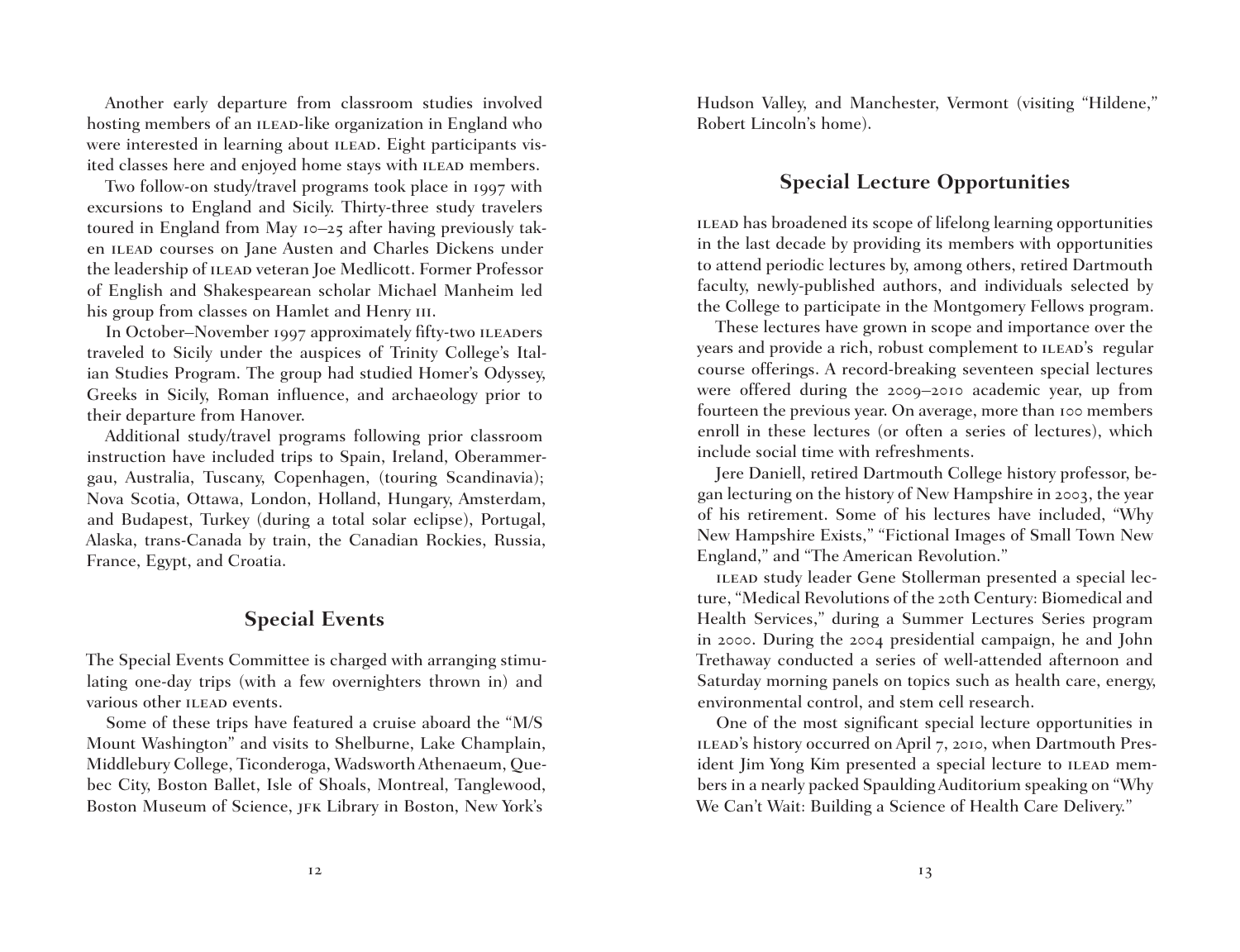#### **The Summer Lectures Series Program**

David Bisno, founder and chair of ILEAD's initial Summer Lecture Series Program (SLSP), conceptualized the idea and then planned and carried out this program for seven years, starting in 1997. His first offering, "Conceptual Insights Which Inspired the 20th Century," consisted of six weekly two-hour morning talks by distinguished lecturers "to identify the most important and fundamental concepts which developed near the turn of the last century and explain how they provided the intellectual framework which inspired massive changes of recent years."

Follow-on sLSPs chaired by Bisno included:

1998 Understanding the Major Events of the 20thCentury

1999 Ethical Dilemmas We Can Expect in the 21st Century

2001 America Chooses—Choices for the Next Century

2002 America Looks at the World, World Looks at America

2003 Blueprint for America

2004 The Bill of Rights

 In 2005 Bruce Macdonald offered a program on "Terrorism—and the Threat to the United States." Commencing the following year, Macdonald and his team have put together the following programs:

- 2006 China: The Next Superpower?
- 2007 Congress—Any Longer Relevant?
- 2008 Positive Solutions: Changing America's Crises into Opportunities
- 2009 Media in Crisis
- 2010 Perilous Triangle: Afghanistan, Pakistan, and Iran

ILEAD's Summer Lecture Series has expanded in attendance, importance, financial contribution, and overall relevance in recent years. It is now a significant portion of ILEAD's total image and focus.

"Of course, the more quality programs we do, the more it enhances ILEAD's and Dartmouth's reputation for continued excellence," said Macdonald. "Another benefit is that more potential speakers have begun to hear about us and are eager to accept an invitation."

## **Additional Venues**

As seasoned ILEAD members know, the number of classes that can be held at the poc House is limited. Additional course offerings have therefore been created over the years to accommodate the needs of an ever-increasing enrollment and course offerings and require that Lisa King search out additional venues for classroom space. Some of these off-site locations have included: the Quechee Club, the Hanover Senior and Community Center, Kendal at Hanover, Lebanon College, Wheelock Terrace, the Howe Library, and the Hood Museum. This coming year ILEAD will also offer classes at the Montshire Museum.

## **The Future**

We now know the roots and history of ILEAD up to its 20th Anniversary Celebration. But what of the future for ILEAD? Has it outgrown its current "home," the poc House? What is the current status of ILEAD's long-range planning? When will it have its own home, its own campus, its own parking lot, its own administrative office, technically "smart" classrooms, and perhaps a lounge, a library, classroom computers, music and art rooms, and an auditorium?

Three surveys/studies have been conducted over the past few years to provide some insight into where ILEAD is headed. The first survey was conducted in 2006 by the University of New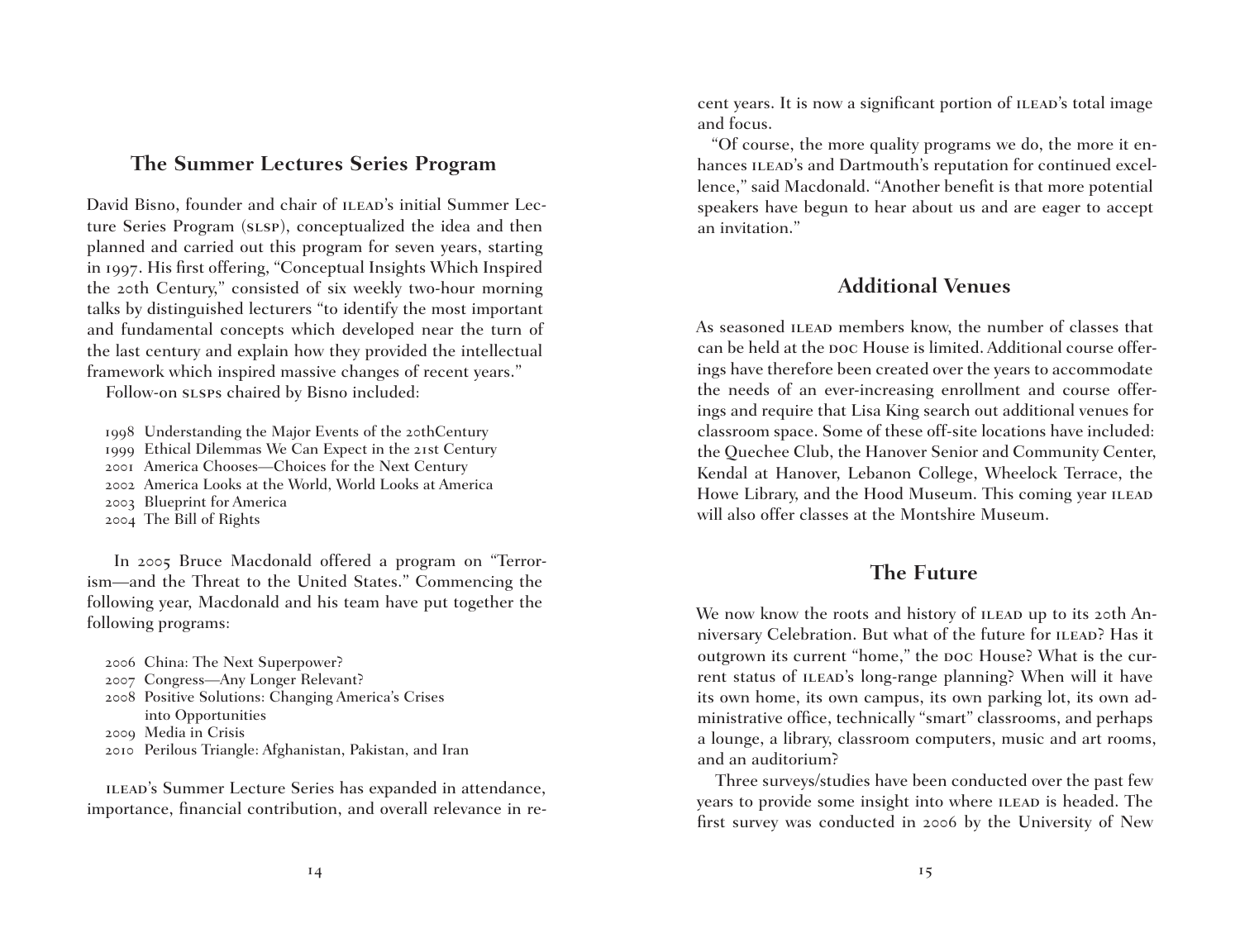Hampshire Survey Center (unhsc). The second was conducted in 2009 by Yellow Brick Road Consulting (ybrc) in South Strafford, Vermont.

Regarding the future of ILEAD, UNHSC's 2006 analysis of the nearly 900 surveys returned by ILEAD members revealed some interesting findings. For example, 78% of the respondent members, when asked how ILEAD should deal with increased enrollment with limited space and facilities, said that consideration should be given to moving some of its classes out of Hanover. Another 66% indicated a long-term solution should be to create a larger ILEAD facility. Having classes in the early mornings or late afternoons  $(52\%)$ , or evenings and weekends  $(30\%)$  were also member suggestions.

Respondents under the age of sixty were largely inclined towards moving the classes out of Hanover. The same respondents under sixty and those still working were most likely to say a long-term ILEAD facility was needed and that ILEAD needed additional evening and weekend classes.

When asked if ILEAD were to undertake a long-term capital fund-raising program as a major component of change, would members personally be willing to help in any specific way, the responses were as follows: monetary contribution (50%), create community awareness (20%), telephone calls (15%), and participate on a fundraising committee (12%).

The second, a feasibility study conducted by YBRC working with ILEAD's Planning Committee, conducted confidential and anonymous interviews with seventy-eight participants. This feasibility study was conducted to determine if ILEAD was ready to begin a capital campaign for a new building.

Participants were selected based on their membership and involvement with ILEAD, their roles as community leaders, their potential for charitable giving, and/or their insights into projects of this scope and impact on ILEAD and in the Upper Valley.

Several of the "findings" regarding organization readiness were most revealing, namely, that the current recession had a greater influence than expected, focusing participants on their current financial situations and thus less able to focus on the future. Supporters are directing their philanthropy to local organizations in crisis; given these and other findings, it makes sense for ILEAD to finish its strategic planning while the economy recovers.

The study also found that what was effective internal leadership during ILEAD's earlier years needed to be transformed into a governance structure more appropriate for a mature organization. This was accomplished on March 17, 2010, with amendments to the by-laws and the creation of a Leadership Council to replace the former Executive Council.

Another conclusion was that the significance of being "At Dartmouth" was of primary importance for most participants. ILEAD's relationship with the College was of greater importance to them than any other aspect examined.

The study's final conclusion was that while the 20th Anniversary would provide a milestone for measuring the progress of ILEAD's strategic planning and forming a stronger relationship with Dartmouth, the 25th Anniversary would be a prime opportunity to host a national conference on lifelong learning's connection to Dartmouth's mission.

The latest study, conducted in 2009, was conceived and coordinated by Tim Thacher, utilizing many of the same questions asked by unhsc when it conducted the 2006 survey. The purpose of the survey was to determine any differences among newer members in their attitudes and perceptions about ILEAD. "I wanted to know if people joining ILEAD since 2006 had different opinions of ILEAD," he said.

Key findings were that newer members were younger (51%) under seventy years of age compared to 36% in 2006), and that many of them were still working, reducing their ability to participate fully in ILEAD's programs or as course leaders or as committee members. Regular ILEAD courses remained popular as did the Summer Lecture Series. However, newer members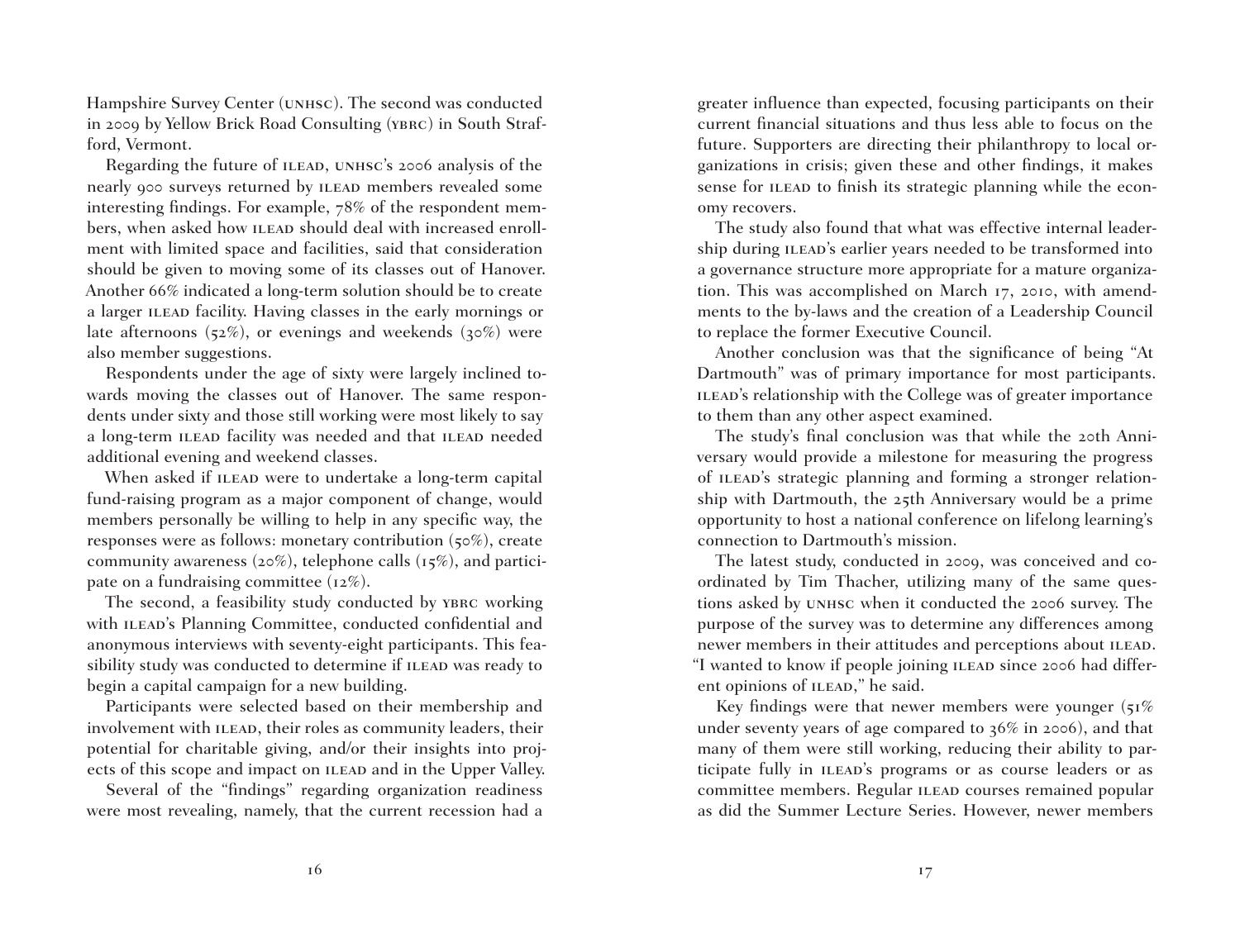expressed greater interest ( $58\%$  vs.  $41\%$ ) in ILEAD social events. This finding suggested the need for identifying more convenient times to hold social events as much as the need for more events.

#### **New Leadership Governance**

The new Leadership Council is composed of fifteen members, four of whom will be elected by the membership each year for three year terms. The remaining three members are the chairs of the Curriculum Committee and the Summer Lecture Series Committee, and a representative of the Membership Services Group. A representative of the Provost's Office continues to serve ex-officio as a non-voting sixteenth member. This structure will permit more focus on strategic issues.

## **The Front Office**

Without question, the individuals most responsible for the smooth running of ILEAD over the years have been Lisa King and Jill Newcity. Whether helping a study leader with a projector, answering phone and e-mail inquiries from members about courses, scheduling special lectures, putting together course catalogues, or answering questions from the general public about ILEAD's offerings, Lisa and Jill do everything to perfection.

Lisa was interviewed and hired in early 1995 by then-President, Mid Davison. "We met and it was almost magical from that moment," says Lisa. "Fifteen years later and I'm still here. ILEAD had 676 members when I arrived. Today we have an energetic, mindful membership of  $1,450$ . ILEAD has grown by leaps and bounds, and so have I as an individual. I am so proud to be a part of an amazing volunteer organization with many wonderful people."

Jill Newcity has worked for ILEAD since late 2001. "I have always worked in the educational field and have found this position the most rewarding because of the membership and study leaders," says Jill. "I love my job and the endless expression of gratitude from the members and study leaders makes my job even more rewarding. There are a handful of people with whom I have developed a special connection due to the many hours they spend here in the ILEAD office. I truly cherish their friendship."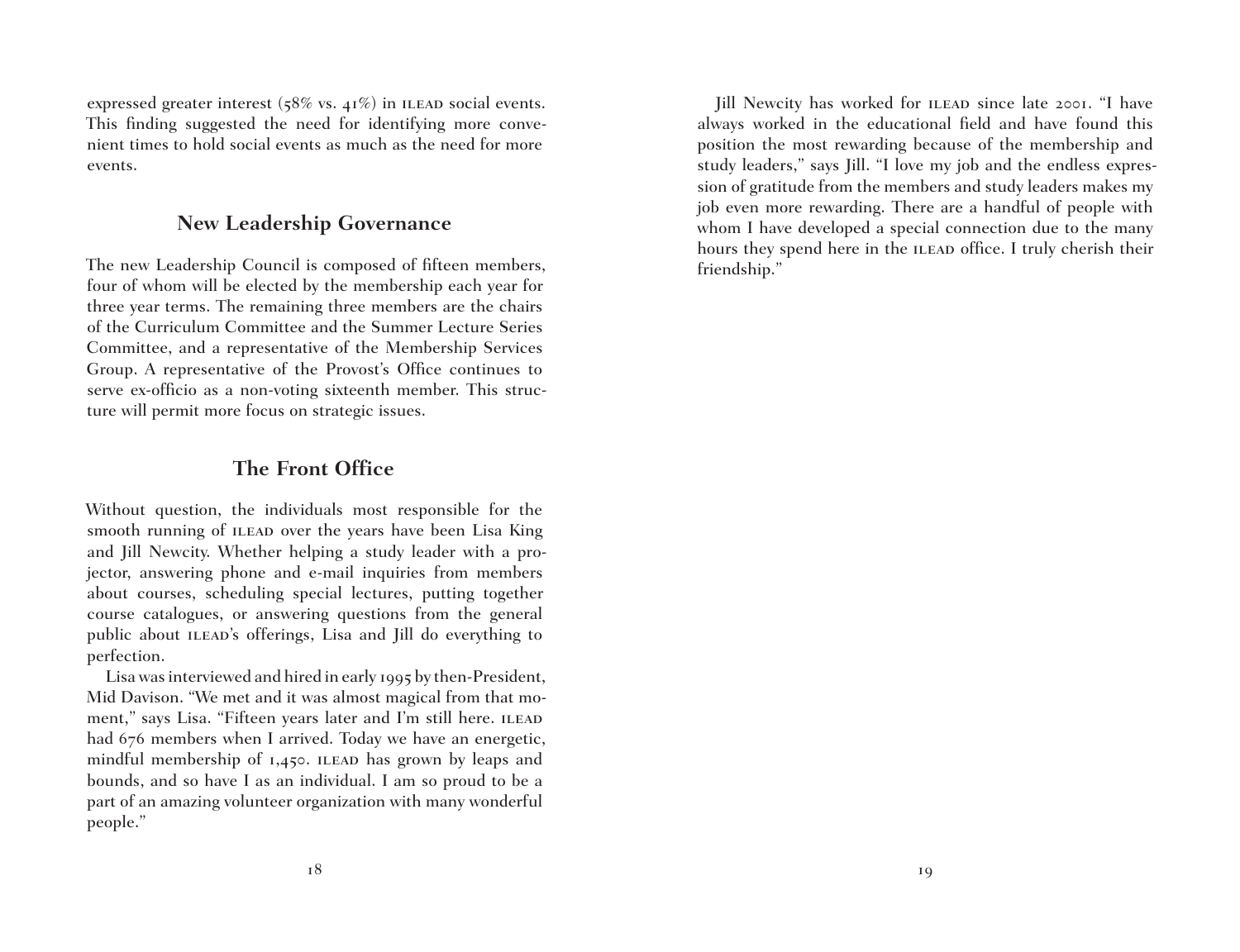## **About ILEAD**

#### **ILEAD Mission Statement**

*The mission of ILEAD is to provide lifelong educational opportunities to residents of the Greater Upper Valley and members of the Dartmouth Community.*

#### **Presidents**

| Thomas B. Campion         | SEPTEMBER 1991-MAY 1993   |
|---------------------------|---------------------------|
| Mid Davison               | JUNE 1993-MAY 1995        |
| John Lincoln              | <b>JUNE 1995-MAY 1997</b> |
| Warren P. Goldburgh, M.D. | JUNE 1997-MAY 1999        |
| Richard O. Steele         | JUNE 1999-MAY 2001        |
| Thomas Simon              | JUNE 2001-MAY 2003        |
| Diane Crowley             | JUNE 2003-MAY 2005        |
| Helen Bridge              | JUNE 2005-MAY 2007        |
| Carl O. Larson            | <b>JUNE 2007-MAY 2009</b> |
| Ann Hargraves             | MAY 2009-PRESENT          |
|                           |                           |

#### **ILEAD Officers**

| Ann Hargraves   | <b>PRESIDENT</b>      |
|-----------------|-----------------------|
| Pete Bleyler    | <b>VICE PRESIDENT</b> |
| Martin Blumberg | <b>TREASURER</b>      |
| Anne Baird      | <b>SECRETARY</b>      |
|                 |                       |

#### **Leadership Council**

Ann Hargraves, Pete Bleyler, Martin Blumberg, Anne Baird, Evva Larson, Bruce Macdonald, Bill Garrity, Glen Mayo, Jerry Monroe, Tom Wilson, John Dolan, Emily Walker Jones, Mary Ann Holbrook, Tom Brody, Tim Thacher

Mary-Ella Zietz, Assistant Provost, *ex officio*

#### **Nominating Committee**

Townsend "T" Swayze, Kathy Geraghty, Leland "Pete" Hall, Lu Martin, Joe Medlicott

#### 20**th Anniversary Celebration Committee** Mary Ann Holbrook CHAIR Stephanie Reininger, Sandra Hoeh, Lisa King

## **Acknowledgements**

I wish to thank former **ILEAD** President Carl Larson for allow*ing me to undertake this project several years ago. Thanks also to Steve Calvert and Mid Davison for their invaluable "institutional memory" of this wonderful, invigorating, educational organization.*

*Thanks to Lisa King and Jill Newcity for helping me find relevant historical documents, and to the members of the Communications Committee for their various contributions, including proofreading the draft.*

*Thanks to Pat Cope, photographic records specialist of the Rauner Special Collections Library. Pat was able to produce enhanced digital photographs for this project from black and white negatives shot in* 1991 *by Stuart Bratesman, some of which are in this booklet. These and other photographs Pat provided will be incorporated into ILEAD's archives. In particular, thank you for unearthing the fantastic photograph of Dr. C. Everett Koop.*

*Lastly, my special thanks to Joe Medlicott for both his institutional memory and his masterful editing skills. Without Joe's assistance I doubt this project would have come to a successful conclusion.*

> —Hank Buermeyer July 2010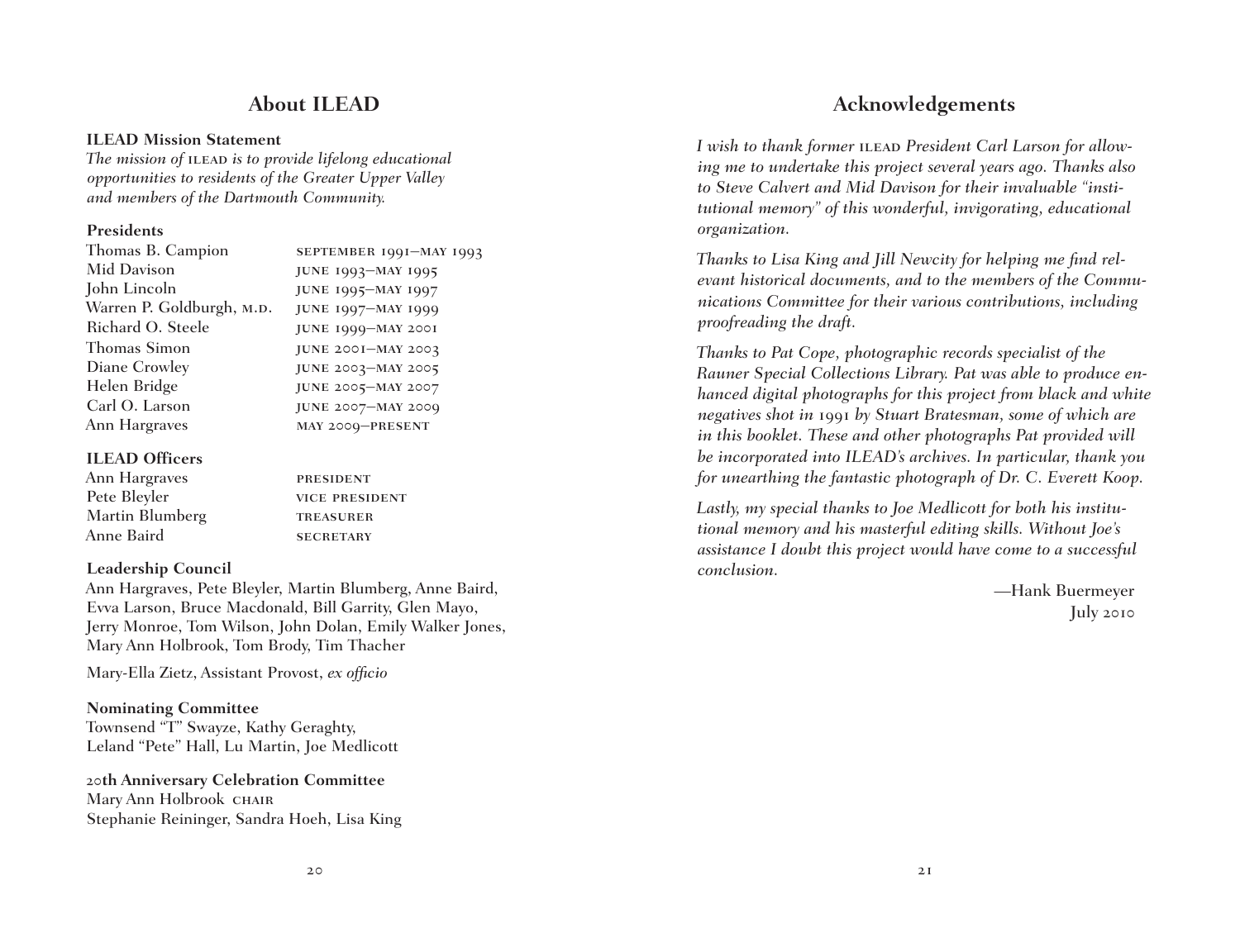## **Why Members Join ilead**

Many members responded to a 2009 survey asking about their motivations for joining ILEAD; some of their answers are reprinted here, with permission.

"ilead courses give me the opportunity to study in depth and at leisure topics I found interesting in college but didn't have time to explore." —Diane Crowley "Great people, interesting and very<br>professional." — Joel G —Joel Godston "A desire not to have my brain atrophy during retirement." —Anonymous "Easy access; wide selection of courses; Dartmouth association." —Arthur Mudge "A love of learning and to keep the little gray cells alive." "ilead stimulates curiosity." —Joan Hartwell "I want to keep learning until too old to -Martha Bailey "The study leaders' impressive biographies." —Jack Blessing "To study subjects that a college pre-med curriculum didn't have time for.' —Bud Eaton "To learn new things and to meet people." —John "Jack" Adams "The pleasure it offered for both teaching<br>and learning." ——Elinor Clark Horne -Elinor Clark Horne "I wanted to take advantage of this tremendous resource for learning. In particular, the opportunity to gain knowledge in subjects that were not part of my formal education was a big motivator." —Robert F. "Bob" Koester "I was asked to lead a course." —Martha Manheim "ilead motivated us to come to Kendal upon retirement." —Sandy Sanderson "It's not the subject, but the study leader that draws you in." —Barrett Thacher "Friends, plus initial work on by-laws." —Joseph Conn "I was asked by Steve Calvert to help him organize a new adult program at Dartmouth College." "I've always enjoyed taking courses to learn new concepts. The bonus has been -Noreen DeNatale "It seemed to be an open learning experience, with well qualified leaders." —Joan Mitchell Goldburgh "Nardi and Tom Campion, and all that —Mary Ripley "I wanted to take courses offered by my husband, Fred." —Laura Berthold "I wanted to attend the Summer Lecture Series." —Nancy Charkes "Variety of interesting material and no exam at the end." —Mary Collins "I can be a student now and forever! What —Patricia Higgins "I am a retired teacher still full of curiosity." —Peter Keyes "The opportunity to take affordable courses. ILEAD is now a central part of our post-retirement life." —Pete Lothes "What an extraordinary opportunity ILEAD offers—to be able to continue to learn within a group of like-minded peers." —Patricia Thomas "I joined with my husband [Joseph]. He was the instigator." —Linda Warner "To expand my interests. Thank you for this organization and what you have offered, and hope to continue to offer." —Kay Wood